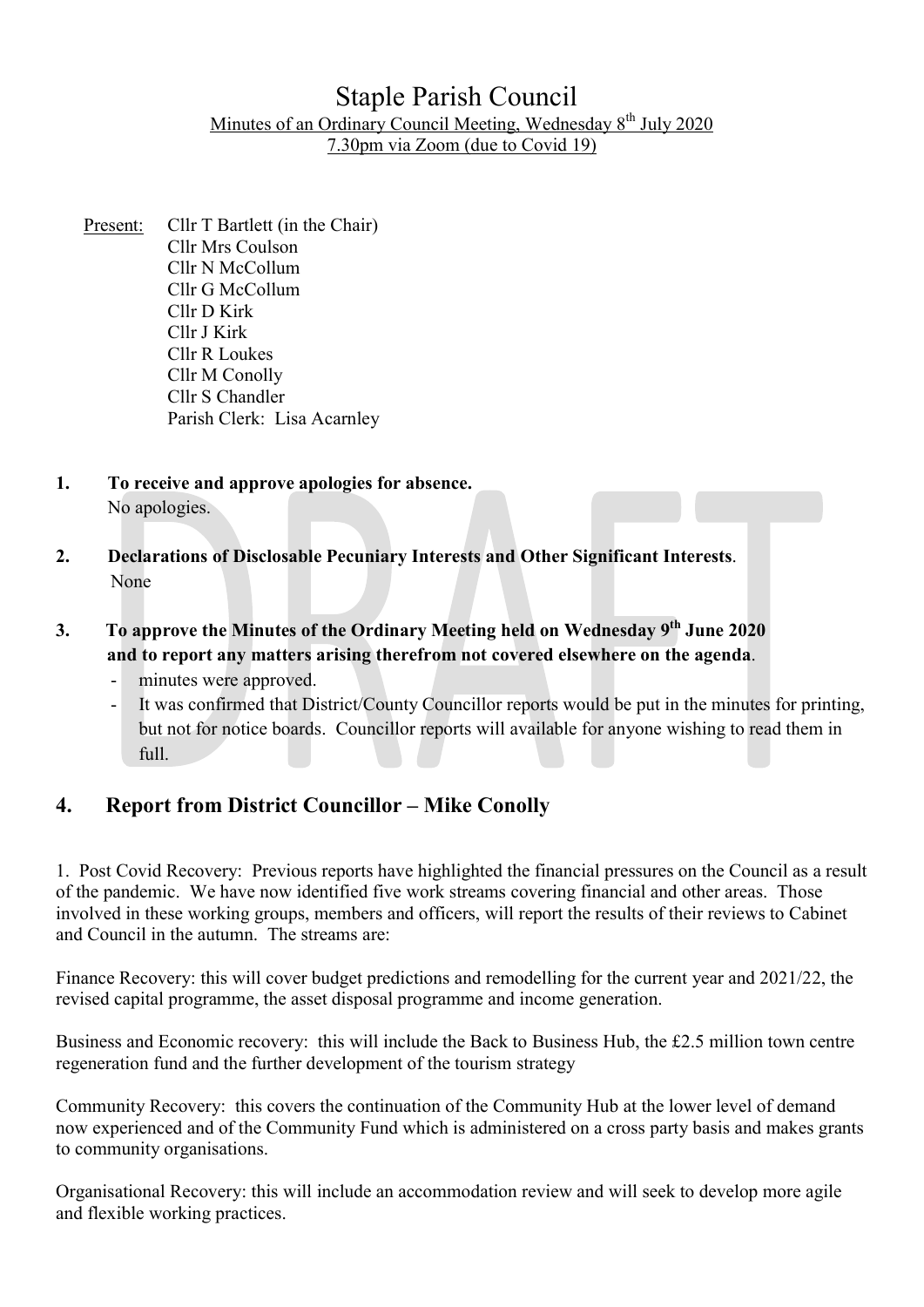Future Operating Model: linked to the stream above this will explore how the Council can operate in a leaner and more focussed way.

2. Dover Town Hall - Maison Dieu: We continue to work on the formal application to the Heritage Lottery Fund and hope and expect that this will be granted to allow major regeneration from October 2021 onwards. In the meantime we are committing £400K for essential immediate repairs, mainly prevention of water ingress.

3. Medway Medical School: The shortage of doctors in East Kent may be linked to the absence of a medical school in the county. A medical school is being established in Medway and DDC will commit £5K per annum for five years to support a student.

4. The Aspire project: We are committing to this project. It is a European Regional Development Fund scheme to assist and support (mainly young) people who are unemployed to reach a healthy weight and find employment, especially in areas of deprivation. This allows us to hold onto a £1.2 million grant within the district which was originally to be administered by Hadlow College before they hit financial problems. Our partners are Your Leisure and the Bechange Community Hub, based in Aylesham. There is no financial requirement from DDC but we will allocate one officer to the project.

5. Waste, Recycling and Street Cleaning contract: Cabinet has decided on who the contractor will be from the New Year onwards but the name cannot be revealed until Folkestone and Hythe, our partners in the contract, ratify their decision at Council later this month. Assuming this goes through the current level of service will be maintained, though it will place further pressure on the General Fund budget from next year.

Cllr G McCollum asked how long the contract was for. Cllr Conolly advised it was for 5 years, possibly longer.

# KCC Member Report by Cllr Sue Chandler – Sandwich Division - July 2020

The focus for the Council is very much on moving forwards and the work within the Council by both Councillors and Officers is continuing with speed and urgency. The Business and Planning Bill published by the Government on 25<sup>th</sup> June includes a range of measures designed to help businesses adjust to new ways of working as the country recovers from disruption caused by Covid-19. The measures should support businesses to implement safer ways of working to manage the ongoing risks from Covid-19, in particular the need for social distancing.

The welcomed changes will see more **pubs, restaurants and cafes** allowed to serve customers outside. Changes for the hospitality industry will:

- reduce the consultation period for applications for pavement licences from 28 calendar days to 5 working days, and grant consent after 10 working days if the council does not issue a decision
- set a lower application fee for a pavement and street cafe licence of up to  $\text{\pounds}100$
- provide more freedoms for areas to hold car-boot sales and summer fairs

Under the Town and Country Planning Regulations, councils will not be required to get planning permission to use land for the purpose of holding a market. The right is time-limited and will cease to have effect from 23rd March 2021.

The regulations will also give people greater freedom over how they use their land by doubling the length of time that temporary structures can be placed on land without needing an application for planning permission. This will allow land to be used for a broad range of purposes such as for car boot sales and summer fayres, as well as allowing pubs and restaurants to be able to use car parks and terraces as dining and drinking areas, using their existing seating licenses. The right is time-limited and will cease to have effect from 1 January 2021.

Councils have been asked to continue to ensure their communities are consulted on licensing applications, that waste is disposed of responsibly, and that access to pavements and pedestrianised areas is not compromised.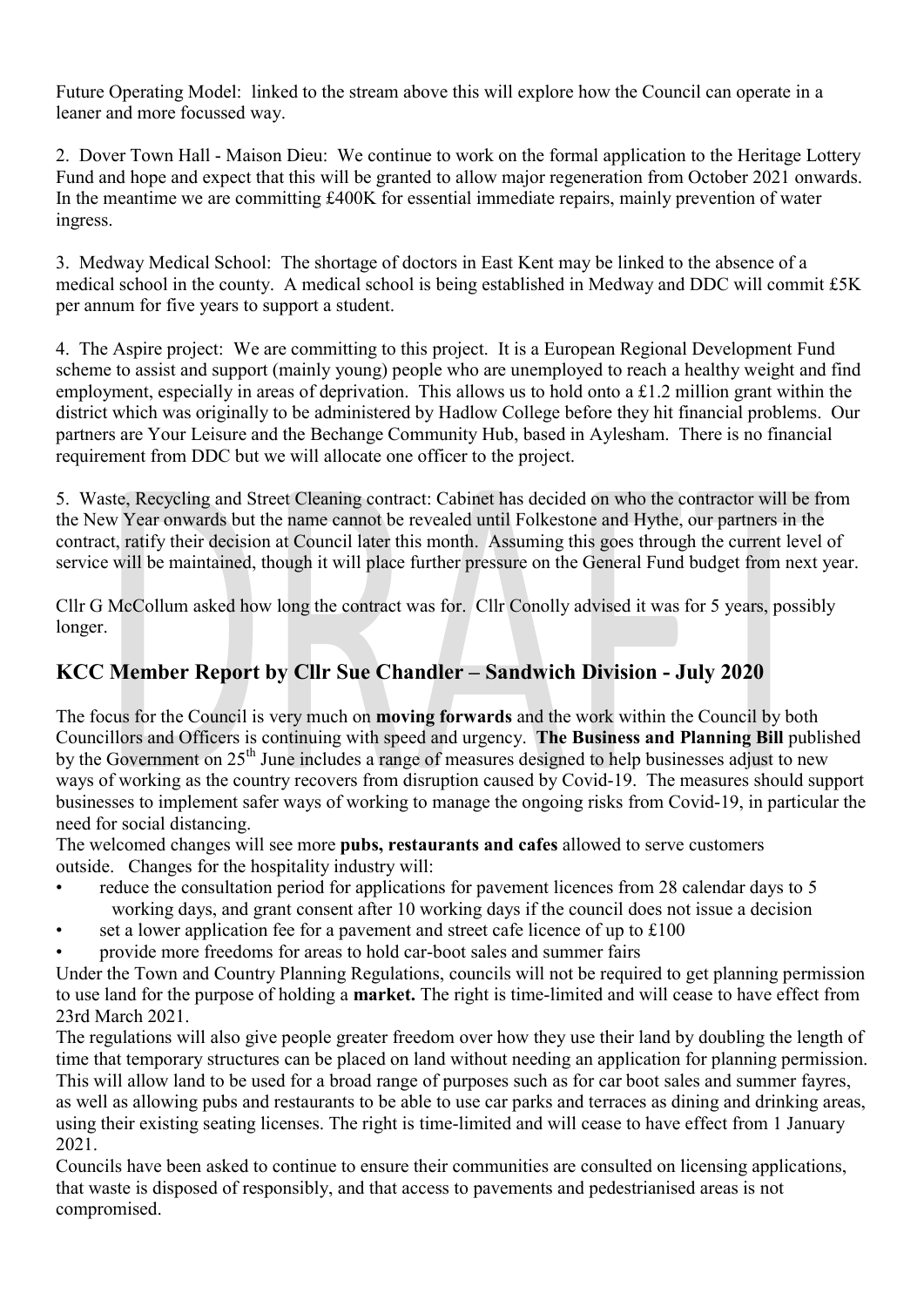We continue to work with **schools** as they welcome back Reception, Year 1 and Year 6 pupils as well and children of key workers and vulnerable children, the numbers of children in school continue to climb and the expected changes to the social distancing measures will make that easier for all schools. A decision of delay the Kent Test to October 2020 is being considered to allow Year 5 pupils time in school before taking the test, publicity is reminding parents that they need to register by  $1<sup>st</sup>$  July if they wish their child to be entered for the Test. Early Years Providers are now able to open for all children and we have supported them through out the difficult lockdown period both financially and with guidance and advice.

The Department for Education published comprehensive guidance for schools and councils on providing vouchers to support pupils eligible for free school meals over the summer holiday period. The extension of the voucher scheme over the summer represents good news for a number of households. The guidance for schools and councils on free school meals arrangements has also been updated today to include further information on free meals in further education settings, final ordering timescales for the national voucher scheme and ordering vouchers in multiples of £5.

Work is ongoing towards the opening of **Libraries** which will happen as soon as practically possible, starting with a limited service at pilot sites. The re-opening of KCC offices is also being managed, however the benefits of increased use of virtual means of working is being evaluated carefully and will continue to provide environmental and financial benefits in some areas.

Highways work has continued throughout the lockdown period, taking advantage of the quieter roads, so far this year 2,298 potholes have been repaired and 8044 sq.m. of patching has been completed in our District, as always if there are repairs need in your road do make sure you report them, the online reporting tool usually works well. As the roads get busier and more people are cycling KCC has started a publicity campaign asking residents to share the roads safely with a reminder that speed limits are not 'targets'. Highways officers have worked with the Town Council, Chamber of Commerce, Dover District Council and the Town Team to very swiftly put in place temporary road closures for Sandwich to ensure that businesses can open safely utilising Government guidelines on safety.

Finally the financial implications of Covid 19 and the lockdown period on Council finances are being worked through, it is likely that an interim budget will be put to full Council in the autumn, the Cabinet Member for Finance is suggesting that the gap will be in the order of £50 - £110m, but there are still many unknowns to be included in the calculations.

There will a consultation to ask the public how they think the council should make up the deficit. As local groups consider how best to resume their activities in due course a reminder from me that the Members Grant Fund can help provide any additional funding you may need to do that safely or help to close that gap there will undoubtedly be in funding for some projects. Applications for amounts up to £5,000 can be considered, do give me a call or email if you need further information.

The KCC website is a source of valuable up to date information on all aspects of the current situation and the changes as we move forward with links to service updates, NHS advice, frequently asked questions and answers and the latest news. As always I am contactable on 07989134576 or at Sue.Chandler@kent.gov.uk.

Sue Chandler 29.06.20

Cllr N McCollum queried how the public will give feedback on the consultation. Cllr Chandler advised it would mainly be online.

Cllr Chandler also confirmed that there are no current plans to remove the booking slots for the waste and recycling centres at present.

Cllr G McCollum mentioned that the government have requested that local councils have a local lockdown plan in place. Cllr Chandler confirmed that there is a final plan which is going to cabinet on  $20^{th}$  July.

 Cllr R Loukes asked whether there was any progress on the Give Way sign – from The Street to School Lane. Clerk has already emailed this to KCC and awaiting a reply.

It was also queried whether there was an update on the possibility of putting the speed indicator up by Piglet Place. There is already a post up which was agreed by the landowners, however the property is now up for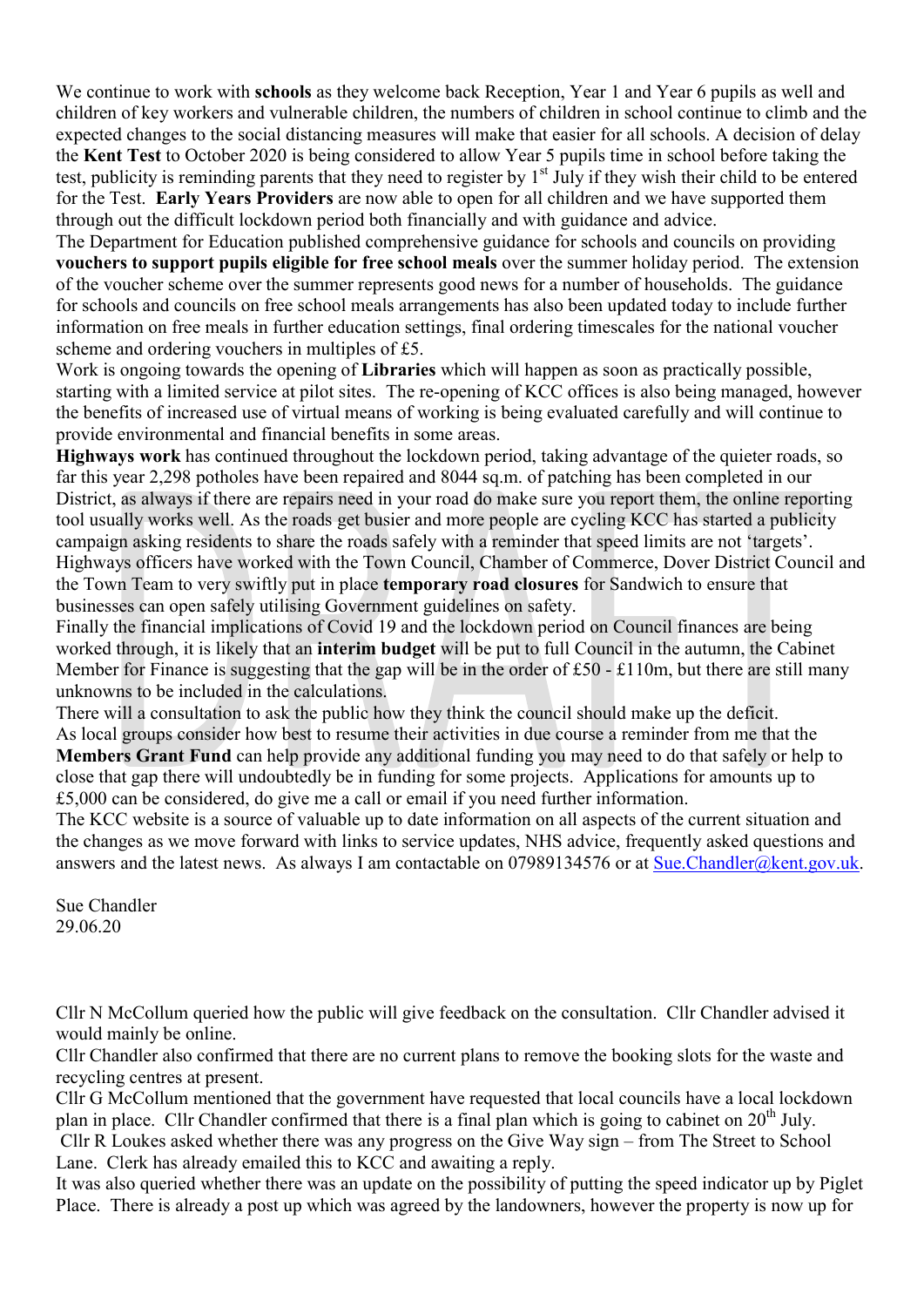sale, so new permission made need to be obtained if this is rectified soon. Cllr Chandler advised that the person who deals with this has been seconded elsewhere, but he will be coming back to this role. Cllr Bartlett asked whether the work being done by Durlock house were now complete. Cllr Chandler to find out.

### 5. To receive any updates on the Community Speedwatch and Speed Indicating Devices.

#### Report from Cllr Loukes

#### Community Speedwatch & SID Report

#### July 2020

#### Speedwatch

Since the lock-down due to the pandemic and at the request of Kent Police and Community Speedwatch we have not done any Speedwatch sessions.

Although Speedwatch has started (from June  $15<sup>th</sup>$ ) Staple group has been unable to start as the Police criteria does not allow anyone who is either 70 years or over or is living with someone who is also 70 years and over to participate. This has ruled out almost all of our active members.

If you have any spare time and meet the above (current) rulings and are worried about speeding in Staple please, PLEASE, contact me. You only need to spare  $1 - 2$  hours in a month. If no-one comes forwards I have to assume that Staple villagers are happy with the traffic speeds through the village.

We will very happily accept any new volunteers who would like to see a reduction in speeds through the village. Please contact me if you want further information:- roger43@gmail.com or 01304 812306

#### SID report (for June)

#### The Street - east bound

85th Percentile Speed = 33.6 MPH 85th Percentile Vehicles = 10,444 counts Total Vehicles = 12,287 counts Average Speed: 25.8 MPH

#### Lower Road Staple East

85th Percentile Speed = 33.1 MPH 85th Percentile Vehicles = 12,806 counts Total Vehicles = 15,066 counts Average Speed: 22.5 MPH

#### 6. Update on Defibrillator and costs

British Heart Foundation are not currently giving the grants (due to Covid situation) There are a couple of quotes and a £200 grant from London Hearts, which need consideration. It was agreed that Cllr R Loukes and the clerk will look at these and purchase a defibrillator. Cllr J Kirk advised he is happy to make the cabinet to house the defibrillator.

## 7. Update from Cllr D Kirk regarding Signs and gates.

Cllr D Kirk has removed some of the peeling letters from the signs entering and exiting the village to make them more presentable.

The white gates had a substantial amount of algae on them, so this has been cleaned off. The paint will need doing but doesn't need it just yet. Cllr Kirk has also cleaned off many of the signs around the village.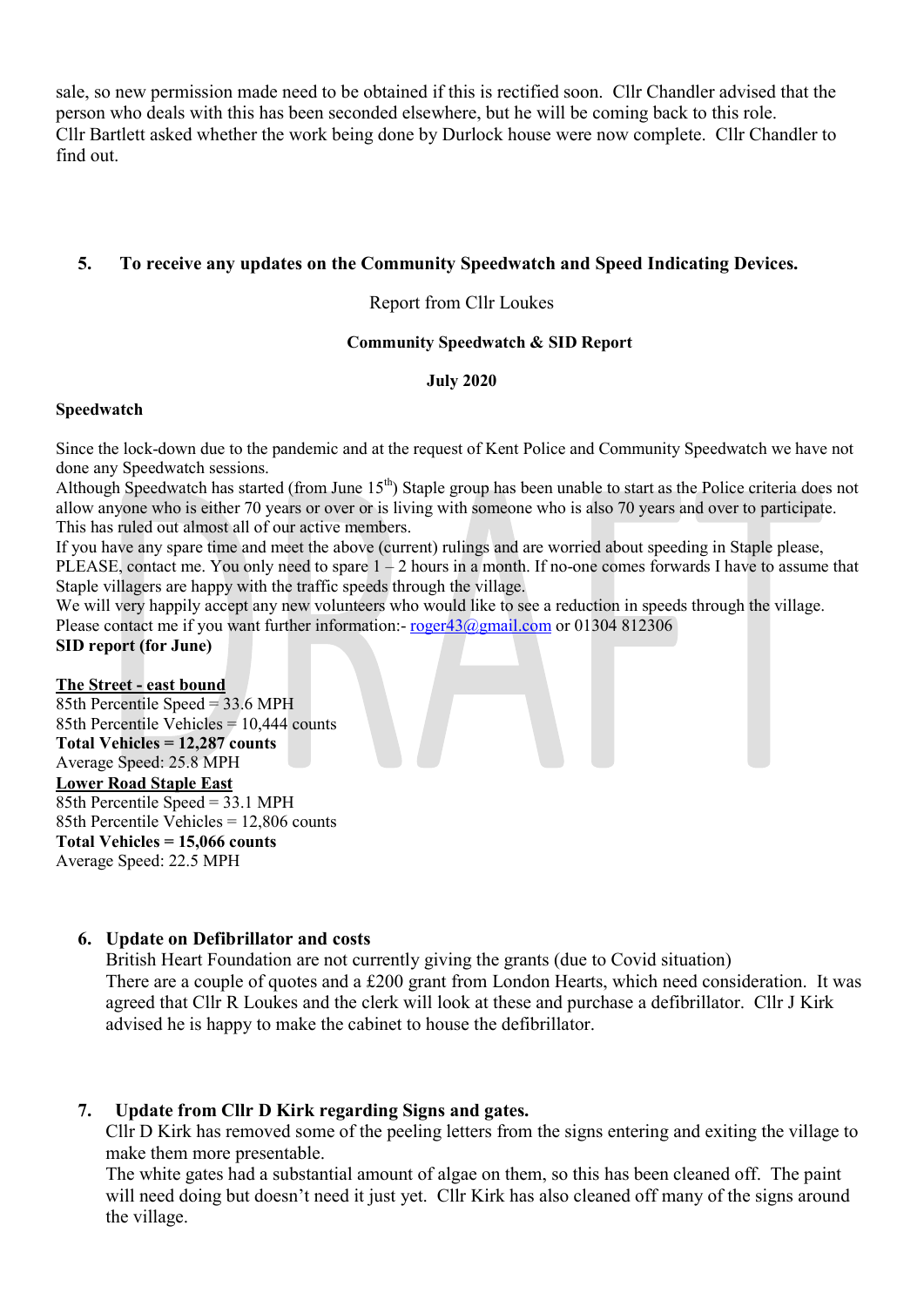Cllr Bartlett extended his thanks to Cllr Kirk for his hard work and offered to pay for any cleaner/equipment used. Cllr Kirk suggested a £25 donation be made to the NHS, which was agreed by all.

### 8. To receive an update from the clerk on planning decisions

- (i) 20/00623 | Conversion of Kent barn and stable block to a residential dwellings (with associated works), erection of two semi-detached and one detached dwelling with associated parking (existing Dutch barn and side extension of Kent barn to be demolished) | Church Farm The Street Staple CT3 1LN – All councillors agreed to support this application
- (ii) 20/00678 | Prior approval for the change of use of 2no. agricultural buildings into 5no. residential dwellings | Great Pedding Farm Pedding Lane Shatterling Kent CT3 1JS - All councillors agreed to support this application

#### 9. To receive an update on any financial matters, including:

### (i) Cheques for approval

£1200 – cheque agreed up to a maximum of £1200 for defibrillator £25 - NHS £190 – Clerk salary All cheques approved

## 10. To receive any footpath updates

Cllr S Coulson reported that the council cleared some of the footpaths now. Enquiries have been made regarding the styles and this is being looked in to. Currently they are not really fit for purpose as they are tricky to climb and there is also no way of getting a dog past them without lifting them over!

Mervyn Laker has cleared the footpath next to the church and thanks were given for this.

## 11. To receive any highways and transport update

None – not covered elsewhere in minutes.

## 12. To receive a Village Hall & Recreation Ground report.

Cllr J Kirk advised that the playground is open again. He has put up the risk assessment adhering to the COVID regulations.

It was queried whether the village hall will be open from 1<sup>st</sup> September for hiring again. Cllr Bartlett will find out and report back.

When the hall opens up again, the taps will need to be run for a period of time to ensure the water is safe for use again.